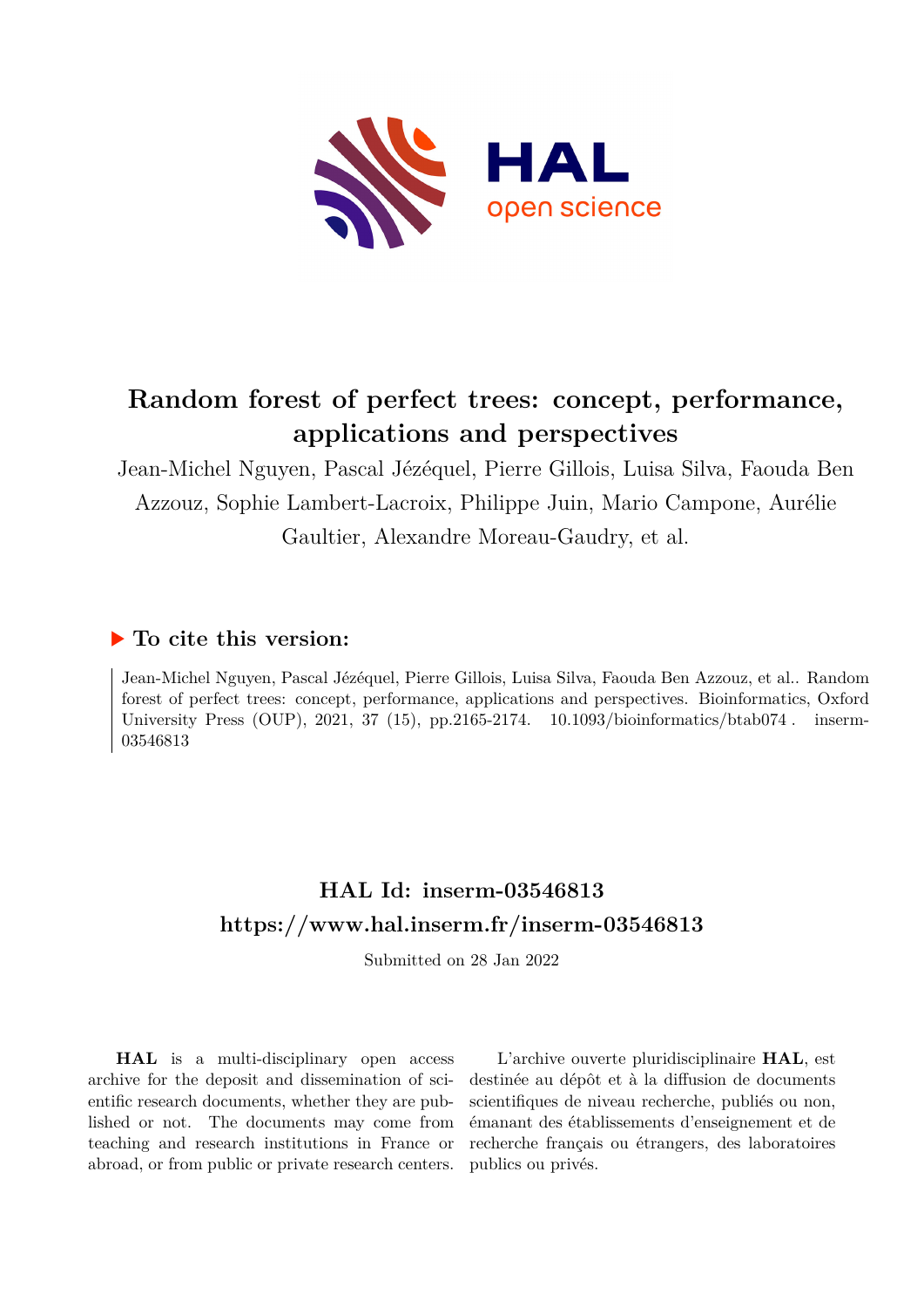## **OXFORD**

## Gene expression Random forest of perfect trees: concept, performance, applications and perspectives

Jean-Michel Nguyen<sup>1,2,</sup>\*, Pascal Jézéquel<sup>3</sup>, Pierre Gillois<sup>1</sup>, Luisa Silva<sup>4</sup>, Faouda Ben Azzouz<sup>3</sup>, Sophie Lambert-Lacroix<sup>5</sup>, Philippe Juin<sup>6</sup>, Mario Campone<sup>7</sup>, Aurélie Gaultier<sup>8</sup>, Alexandre Moreau-Gaudry<sup>1</sup> and Daniel Antonioli<sup>9</sup>

<sup>1</sup>Techniques de l'Ingénierie Médicale et de la Complexité - Informatique, Mathématiques, Applications (TIMC—IMAG) -UMR 5525, Université Grenoble Alpes—CNRS, France, <sup>2</sup>CRCINA - INCIT Department - Team 2 - 8, quai Moncousu - BP 70721 - 44007 Nantes cedex 1, France, <sup>3</sup>Institut de Cancérologie de l'Ouest, Bd Jacques Monod, Unité de Bioinfomique, Saint Herblain Cedex, 44805, France, <sup>4</sup>École Centrale de Nantes, High Performance Computing Institute, Nantes Cedex 3, 44321, France, <sup>5</sup>Département STID, IUT2 de Grenoble—Université Grenoble Alpes, St Martin d'Heres, 38400, France, <sup>6</sup>CRCINA, INSERM, CNRS, Université de Nantes, Université d'Angers, Institut de Recherche en Santé-Université de Nantes, Nantes Cedex 1, 44007, France, <sup>7</sup>Oncologie Médicale, Institut de Cancérologie de l'Ouest—René Gauducheau, Saint Herblain Cedex, 44805, France, <sup>8</sup>Nantes Department of General Practice, 1 rue G. Veil, 44000, Nantes, France and <sup>9</sup>Medical Informatics, Tournemire, Quartier Bellevue, France

\*To whom correspondence should be addressed. Associate Editor: Jonathan Wren

Received on October 8, 2020; revised on January 21, 2021; editorial decision on January 22, 2021; accepted on January 27, 2021

## Abstract

Motivation: The principle of Breiman's random forest (RF) is to build and assemble complementary classification trees in a way that maximizes their variability. We propose a new type of random forest that disobeys Breiman's principles and involves building trees with no classification errors in very large quantities. We used a new type of decision tree that uses a neuron at each node as well as an in-innovative half Christmas tree structure. With these new RFs, we developed a score, based on a family of ten new statistical information criteria, called Nguyen information criteria (NICs), to evaluate the predictive qualities of features in three dimensions.

Results: The first NIC allowed the Akaike information criterion to be minimized more quickly than data obtained with the Gini index when the features were introduced in a logistic regression model. The selected features based on the NICScore showed a slight advantage compared to the support vector machines—recursive feature elimination (SVM-RFE) method. We demonstrate that the inclusion of artificial neurons in tree nodes allows a large number of classifiers in the same node to be taken into account simultaneously and results in perfect trees without classification errors.

Availability and implementation: The methods used to build the perfect trees in this article were implemented in the 'ROP' R package, archived at<https://cran.r-project.org/web/packages/ROP/index.html>.

Contact: jean-michel.nguyen@univ-grenoble-alpes.fr

Supplementary information: [Supplementary data](https://academic.oup.com/bioinformatics/article-lookup/doi/10.1093/bioinformatics/btab074#supplementary-data) are available at Bioinformatics online.

## 1 Introduction

The principle of Breiman's random forest (RF) is to build and assemble complementary classification trees in a way that maximizes their variability (Breiman, 2001). The nodes of these trees contain only one variable. As a result, the predictive information of one variable does not take into account other variables, and its effects cannot be adjusted by those of other variables. In biology, events are multifactorial, and the effect of each variable is modulated by thousands of other variables. In addition, in classification and regression tree (CART) modeling, a hierarchical structure between variables that is defined in a conditional and ordered manner is assumed. At each step, only one variable is involved. This algorithmic structure is inadequate for explaining how a biological complex works. It is almost impossible for a single CART model to correctly explain an event without errors, even if it has all the useful and necessary variables. The principle of using several complementary trees then appears to be entirely judicious and appropriate. However, the assembly of complementary trees does not allow the specific effect of a variable to be evaluated when the effects of other variables have

This is an Open Access article distributed under the terms of the Creative Commons Attribution License (http://creativecommons.org/licenses/by/4.0/), which permits unrestricted reuse, distribution, and reproduction in any medium, provided the original work is properly cited.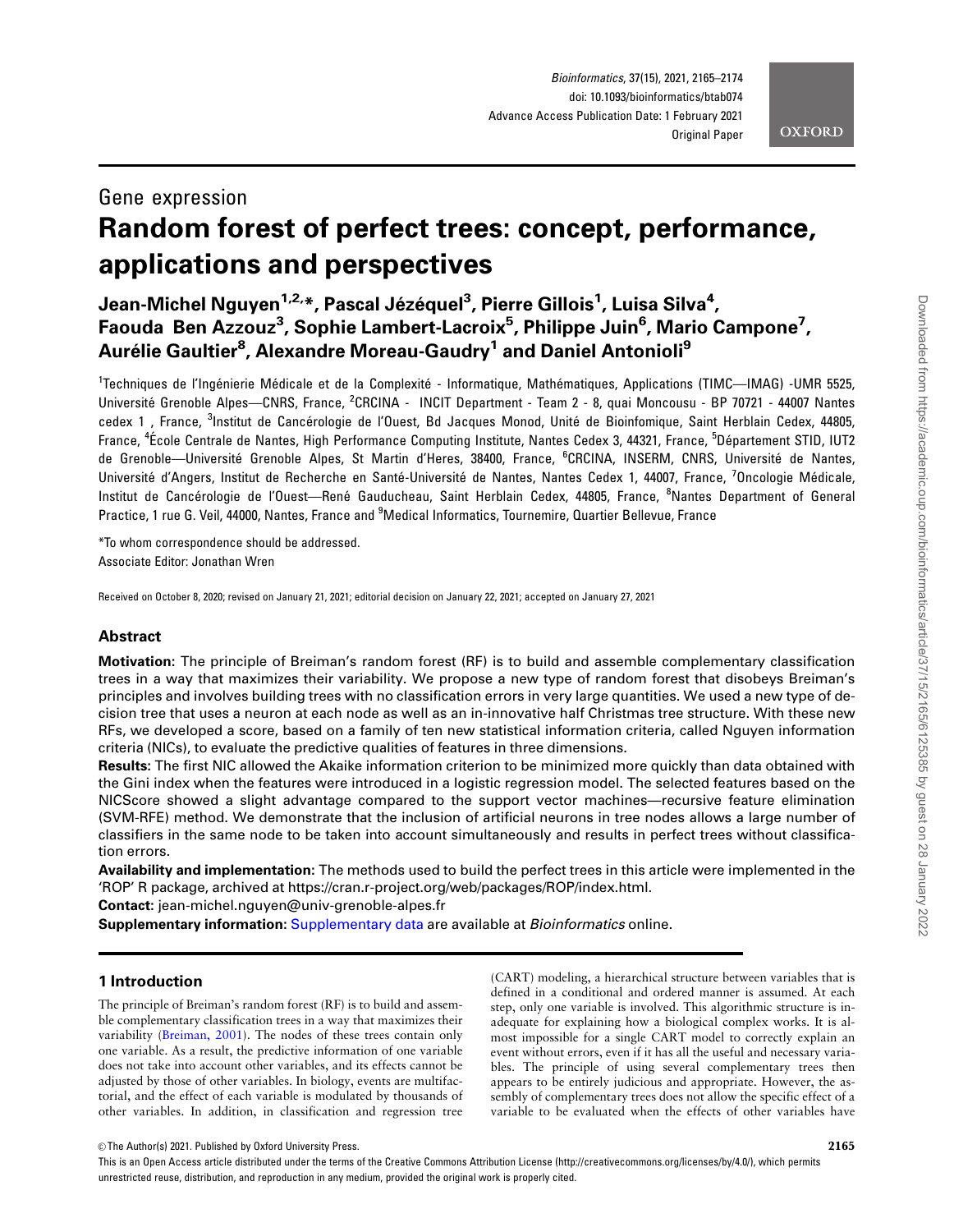been taken into account. Breiman RFs, despite their statistical performance, are difficult to interpret from a technical point of view and pose a fundamental problem in describing a cascade of events. The complexity of a biological response often involves thousands of factors with multiple pathways of activation, and the result is quantitative information that, when a threshold effect comes into play, can be reduced to a binomial variable. However, it should be possible to introduce several dozen variables into each decision node. The advantage of a neuron is the ability to consider a very large number of input variables. A biological response could be modeled more effectively by putting a neuron into each node. In a previous article, we developed a new type of tree in response to this issue whose nodes consisted of a new type of neuron (Nguyen and Antonioli, submitted for publication; Nguyen and Antonioli, submitted for publication). In this model, each observation is classified at each node by a neuron as positive (false positive, FP, or true positive, TP) or negative (false negative, FN, or true negative, TN). Moreover, we created a new architecture of classification trees that allowed us to reinject a portion of the observations into the trunk. Indeed, we applied two independent inductions, one for negative observations ( $\hat{y} = 0$ ) and another for positive observations that were systematically reinjected into the trunk ( $\hat{y} = 1$ ), leading to a novel tree structure that forms a half Christmas tree structure.

We have demonstrated that the regression optimized (ROP) model exhibits very good diagnostic performance compared to other linear models and CART models (Nguyen and Antonioli, submitted for publication). Thus, it is interesting to compare the RF of ROP trees and the RF of Breiman CARTs.

We develop an RF strategy to analyze big data, including at least 30 explanatory variables, and propose a new variable selection method. In the first part, we focus on quantitative performance by comparing our results with those obtained by Breiman's RF method, in particular with the Gini index. In the second part, we compare the genes selected and published in the GSE22513 dataset (Bauer et al., 2010) and our gene selections.

### 2 Materials and methods

#### 2.1 A new type of RF

To identify the most important predictive features, we developed a new class of information criteria to estimate the probability of a feature making a perfect prediction (PP) and how a PP can be achieved. We therefore go against the concepts of Breiman's RFs by combining perfect trees (PTs) in massive quantities to approach the exhaustiveness of the possibilities and activation paths leading to an event. We define PTs as tree classifications without any classification errors, with a sensitivity and a specificity equal to 100%. For each forest, the number of variables included in each neuron of each tree is therefore fixed in advance. To build a tree, the variables are randomly selected from the variables in the database. Unlike in Breiman's method, the observations are not bootstrapped. All observations are included in the analysis only once because bootstrapping would give different weights to the observations. Our strategy is to explore predictive features using only PTs. To reduce the risk of overfitting, we use PTs with a maximum of six nodes containing one neuron per node. In this way, we fix a predefined value to the depths of the trees. Therefore, no subsequent pruning needs to be performed. The number of trees in the forest depends on the number of features to be analyzed. We consider it necessary to have at least one hundred instances for each feature of the PTs being built.

The probability of obtaining a PT increases with the number of features included in each neuron and the range of simulation coefficients. The simulation range must be limited for the robustness of the model.

A neuron including one variable would select variables very close to the studied state and would answer the question, 'Which features are associated with the state?' A neuron including more variables would select variables essential to the pathophysiological cascade leading to the state and would answer the question, 'Which features are necessary to explain the physiological pathway?' We developed

strategies including 1, 2, or 3 selected features, and a fifteen-feature model was used to adjust and validate the previously selected features. The use of a simulation range  $(-1, 0, +1)$  facilitates the interpretation of the effects of the variables and reduces the calculation time. For each ROP tree, *n* features are randomized, and the prediction is performed on all observations with a range of  $(-1, 0, +1)$  for a tree with three cycles and two steps, which leads to the analysis of six neurons and  $3<sup>n</sup>$  combinations per neuron (Fig. 1). The number of features included is limited by the computation time per tree (Fig. 2).

#### 2.2 Nguyen's information criteria (NICs)

We have developed new statistical information criteria to describe and understand how a feature contributes to a perfect classification (Nguyen et al., 2018) (Table 1).

The first category represents the informative and predictive quality of a feature. The second category represents the information measuring the proximity of a feature in the pathogenic sequence to a state Y. The third category represents the information measuring the complexity of the relationship between a feature and state Y.

#### 2.2.1 Informative and predictive quality

The first criterion, NIC1, is defined as the probability that a feature will obtain an error-free prediction when it is associated with other features. NIC1 is estimated by the ratio of the number of occurrences for which an error-free classification is obtained/number of times the feature is selected at random.

The second criterion, NIC2, is defined as the probability that all the coefficients for all neurons of a feature will be equal to zero. NIC2 is estimated by the ratio of the number of occurrences for which all the coefficients for all neurons are equal to zero/number of times the feature is implied in an error-free classification. If all the coefficients for all neurons are equal to zero, the feature offers no independent predictive information.

Sometimes a feature can have all its positive coefficients in one tree (NIC3) and all its negative coefficients in another tree (NIC4). The effect of this type of feature changes depending on the presence of other factors, but its effect remains consistent for all observations in the same tree. We defined the NIC5 paradoxical criterion as the product of NIC3\*NIC4. NIC5 measures the probability that a feature changes its effect as a function of other features. The features that are easiest to interpret are those with a zero probability.

This situation is different from that in which the coefficients of the same variable change sign in the same tree depending on the observations. The NIC6 criterion measures this variability.

Features with zero coefficients for all neurons are those that do not provide any discriminating information a priori. However, these features can also be intermediate features whose information is contained in the upstream and/or downstream features.

The most problematic features to interpret are those for which the signs of the coefficient vary in a tree (NIC6). These features increase or decrease the risk of state Y depending on the observation. By analyzing in detail the circumstances under which the coefficient of this type of feature changes its sign, we can identify the interactions of interest for this feature. A particular case is represented by the situation in which for all neurons, the feature has monotonic coefficients, except for one neuron whose coefficient has the opposite sign. This situation can then be more easily exploited. Indeed, if the coefficient of the feature changes its sign in only one neuron, then the observations involving this neuron contain information that the other observations do not contain. By extension, this situation is also applicable if the feature changes sign with respect to the mean effect expressed in the first neuron. This situation is the definition of what we call the ghost factor and has been described in another paper (Nguyen and Antonioli, submitted for publication) for which an application has already been published (Castillo et al., 2016; Vildy et al., 2017).

We regard the best features as those that have the largest NIC1 and the smallest NIC2, NIC5 and NIC6.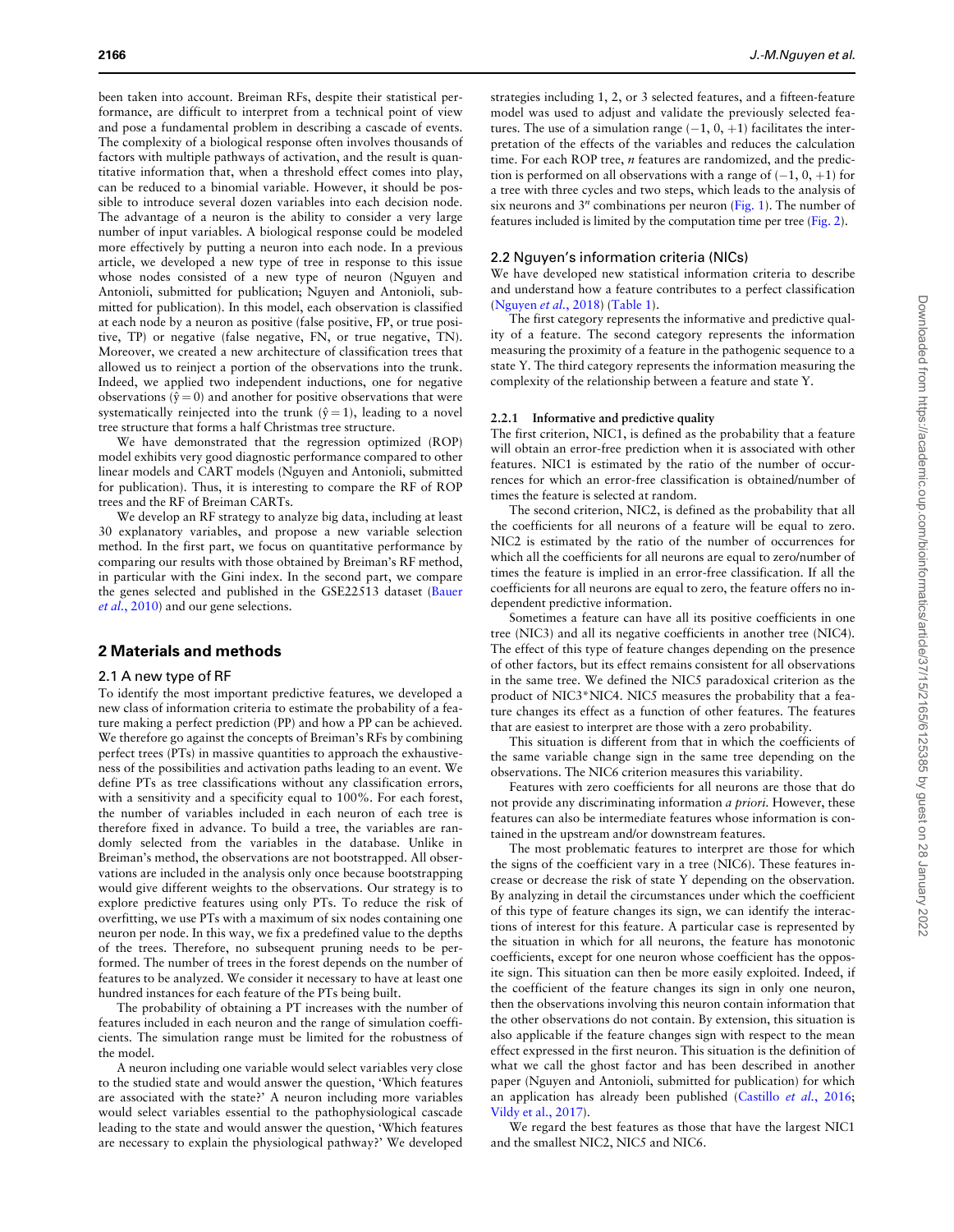Step 1

Step 1

Ē

Quin 1

Oyde2

 $\frac{1}{2}$ 



All quantitative data are standardized. In each node, a score was calculated for each observation, S=coef\*probe\_value(230998\_at)+coef\*<br>probe\_value(209860\_s\_at). If the score exceeded the threshold value 0.18281148, the observation was "considered at risk" and classified as TP, FP. TN, or FP according to the observed Y. In this example, for the first node, the coefficient for probe 230998\_at is 0, and that for probe 209860\_s\_at is 1. These coefficients were chosen because they maximize the sum of Se+Sp.

Two features were selected at random: 230998 at and 209860 s at (ANXA7). The number of cycles was set to three, and the number of steps was set to two. The range of the coefficients used was [-1; +1]. For the first node, the coefficients were set to 0 for 230998\_at and -1 for 209860\_s\_at. At the end of the first cycle, the node 1 (n<sub>1</sub>) classified the 28 initial observations into 15 TN, 0 FN, 8 TP and 5 FP. No step was applied for this first cycle because the specificity reached 100%. Thirteen positive observations were candidates for the second cycle. For the second node, all coefficients were set to 1. At the end of the first step of the second cycle, the node 2 (n<sub>2</sub>) classified the 13 observations into 4 TN, 2 FN, 6 TP and 1 FP. As the specificity did not reach 100%, a second step was applied for the 6 negative observations. For the third node, the coefficients were 0 for the first probe and -1 for the second probe. The node 3 (n<sub>3</sub>) classified these 6 observations into 4 TN, 0 FN, 2 TP and 0 FP. The 2 TP were then reinjected into the trunk for the next cycle. Thus, 9 observations were candidates for the third cycle. For the fourth node, the coefficients were -1 for the first probe and 0 for the second probe. At the end of the first step of the third cycle, the node 4 (n<sub>4</sub>) classified these 9 observations into 8 TP and 1 TN. No step was applied because the specificity reached 100% for this third cycle. Finally, with 3 steps involving 3 cycles and 4 nodes, the ROP model classified all the observations without any errors, and the final sensitivity and specificity were equal to 100%.

Fig. 1. Example of a perfect tree including 2 probes [230998\_at, 209860\_s\_at (ANXA7)] with the GSE22513 dataset.





2.2.2 Proximity of a feature in the pathogenic sequence to state Y We assume that the farther away a feature is from state Y, the more features are needed to obtain a PT. The first strategy is to count and identify the other features that are necessary to achieve an error-free prediction. The second and easiest strategy is to count the number of neurons required for this feature to be associated with a PT. We define NIC7 and NIC8 as the two-node model probability and onenode model probability, respectively.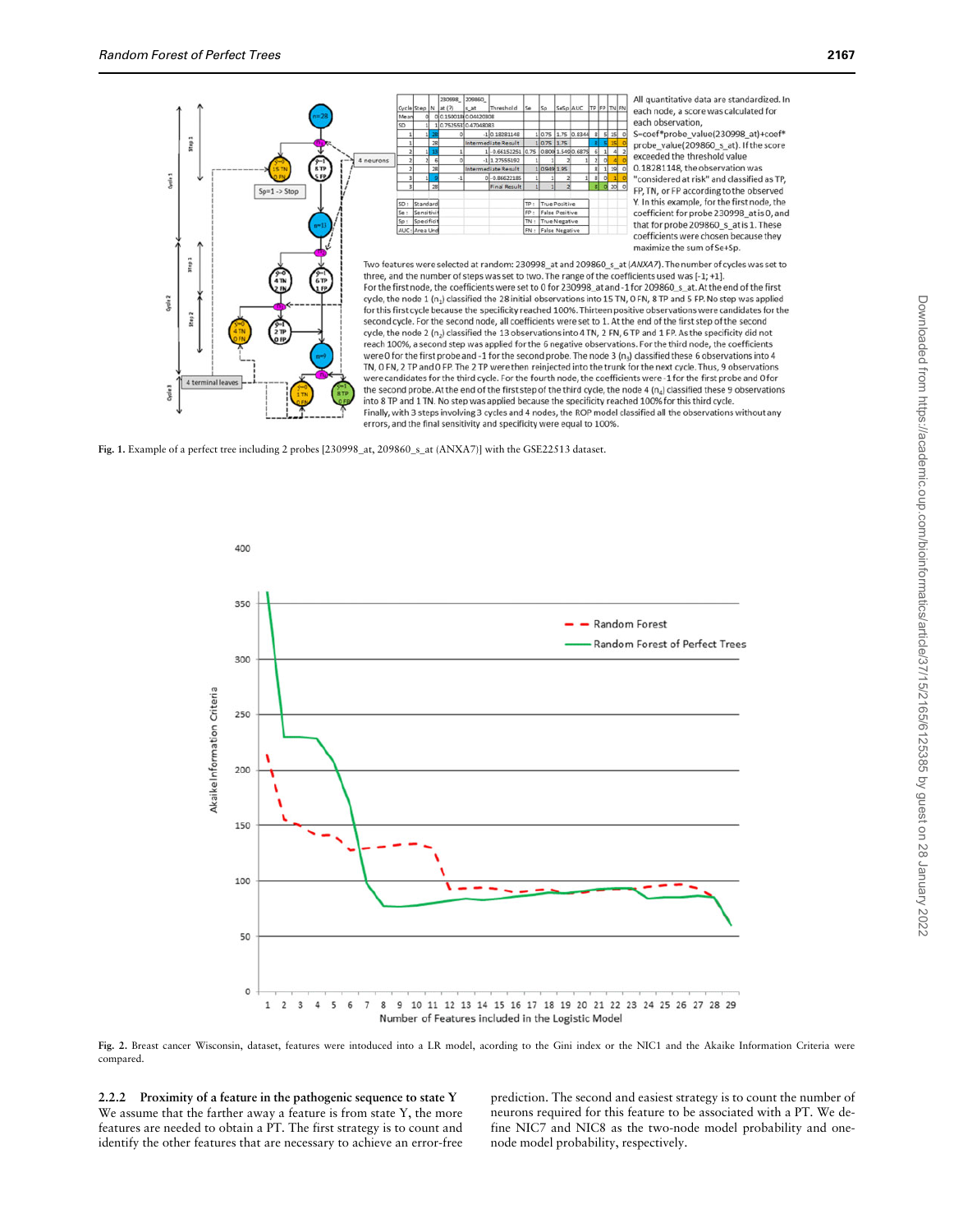Table 1. Nguyen's information criteria (NICs)

| Information typology                                                                                    | Information name | Definition                                                                                                                                                                        | Estimation                                                                                                                                                                                                                  | Interpretation                                                                                                                                               | Use                                                                                                         |
|---------------------------------------------------------------------------------------------------------|------------------|-----------------------------------------------------------------------------------------------------------------------------------------------------------------------------------|-----------------------------------------------------------------------------------------------------------------------------------------------------------------------------------------------------------------------------|--------------------------------------------------------------------------------------------------------------------------------------------------------------|-------------------------------------------------------------------------------------------------------------|
| Information measur-<br>ing the predictive<br>performance of the<br>variable for the<br>event Y          | NIC1             | Probability for a vari-<br>able to obtain a<br>free-error predic-<br>tion when it is asso-<br>ciated with other<br>variables                                                      | Ratio [number of<br>occurrences where<br>an error-free classi-<br>fication is obtained/<br>number of times the<br>variable is selected<br>at random]                                                                        | Maximum is the best.<br>Estimate the prob-<br>ability to obtain an<br>error-free classifica-<br>tion if the classifier<br>is in the neuron                   | Asses the predictive<br>quality of the<br>variable                                                          |
|                                                                                                         | NIC <sub>2</sub> | Probability for a vari-<br>able to have all<br>coefficients of all<br>neurons equal to<br>zero when it is asso-<br>ciated with other<br>variables                                 | Ratio [number of<br>occurrences where<br>all coefficients of all<br>neurons are zero/<br>number of times the<br>variable is implied<br>in an error-free                                                                     | Minimum is the best.<br>Estimate the prob-<br>ability to obtain an<br>error-free classifica-<br>tion if all coeffi-<br>cients of the<br>classifier are equal | Assess the potential<br>confounding effect<br>of the variable                                               |
|                                                                                                         | NIC <sub>3</sub> | Probability for a vari-<br>able to have all its<br>coefficients positive<br>in all neurons when<br>it is associated with<br>other variables                                       | classification]<br>Ratio [number of<br>occurrences where<br>all coefficients of all<br>neurons are posi-<br>tive/number of<br>times the variable is<br>implied in an error-<br>free classification]                         | to zero<br>Estimate the increase<br>of the risk associ-<br>ated with the<br>classifier                                                                       | Assess the increasing<br>risk of the event Y<br>associated with the<br>variable                             |
|                                                                                                         | NIC <sub>4</sub> | Probability for a vari-<br>able to have all its<br>coefficients negative<br>in all neurons when<br>it is associated with<br>other variables                                       | Ratio [number of<br>occurrences where<br>all coefficients of all<br>neurons are nega-<br>tive/number of<br>times the variable is<br>implied in an error-<br>free classification]                                            | Estimate the decrease<br>of the risk associ-<br>ated with the<br>classifier                                                                                  | Assess the reduction<br>risk of the event Y<br>associated with the<br>variable                              |
|                                                                                                         | NIC5             | Probability for a vari-<br>able to have hetero-<br>geneous coefficients<br>between trees (posi-<br>tive, negative, null)<br>when it is associ-<br>ated with other<br>variables    | NIC3*NIC4                                                                                                                                                                                                                   | Minimum is the best.<br>Estimate the prob-<br>ability that a vari-<br>able may have a<br>paradoxical effect                                                  | Assess the paradoxical<br>effect of a variable                                                              |
|                                                                                                         | NIC <sub>6</sub> | Probability for a vari-<br>able to have hetero-<br>geneous coefficients<br>within the same tree<br>(positive, negative,<br>null) when it is<br>associated with<br>other variables | Ratio [number of<br>occurrences of the<br>variable with coeffi-<br>cients not mono-<br>tone/number of<br>times the variable is<br>implied in an error-<br>free classification]                                              | Estimate the probabil-<br>ity of interaction of<br>the classifier with<br>other classifiers                                                                  | Assess the potential<br>interaction risk<br>associated with the<br>variable                                 |
| Information measur-<br>ing the proximity of<br>the variable in the<br>pathogenic path to<br>the event Y | NIC7             | Probability for a vari-<br>able to achieve an<br>error-free classifica-<br>tion with only two<br>neurons when it is<br>associated with<br>other variables                         | Ratio [number of<br>occurrences of the<br>variable where an<br>error-free classifica-<br>tion is obtained<br>using only two neu-<br>rons/number of<br>times the variable is<br>implied in an error-<br>free classification] | Maximum is the best.<br>Estimate the physi-<br>opathological dis-<br>tance between the<br>classifier and the Y<br>state                                      | Assess the functional<br>proximity of the<br>variable and the<br>event Y                                    |
|                                                                                                         | NIC <sub>8</sub> | Probability for a vari-<br>able to achieve an<br>error-free classifica-<br>tion with only a sin-<br>gle neuron when it                                                            | Ratio [number of<br>occurrences of the<br>variable where an<br>error-free classifica-<br>tion is obtained<br>using only a single                                                                                            | Maximum is the best.<br>Estimate a direct<br>action of the classi-<br>fier on the Y state                                                                    | Assess the probability<br>of a direct and lin-<br>ear relation be-<br>tween the variable<br>and the event Y |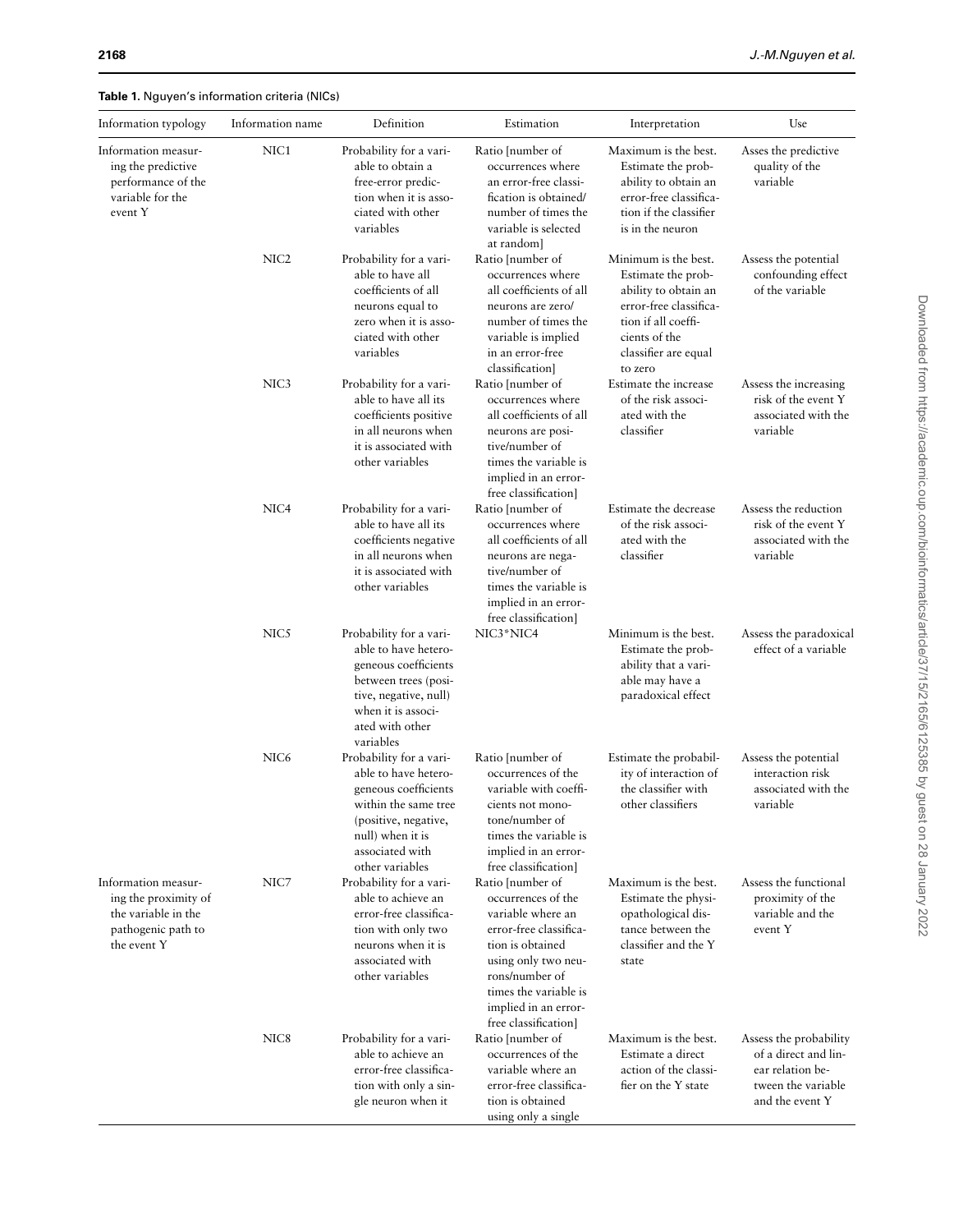Table 1. (continued)

| Information typology                                                                                   | Information name  | Definition                                                                                                                                                                 | Estimation                                                                                                                                                                                          | Interpretation                                                                                                                               | Use                                                                                                       |
|--------------------------------------------------------------------------------------------------------|-------------------|----------------------------------------------------------------------------------------------------------------------------------------------------------------------------|-----------------------------------------------------------------------------------------------------------------------------------------------------------------------------------------------------|----------------------------------------------------------------------------------------------------------------------------------------------|-----------------------------------------------------------------------------------------------------------|
|                                                                                                        |                   | is associated with<br>other variables                                                                                                                                      | neuron/number of<br>times the variable is<br>implied in an error-<br>free classification]                                                                                                           |                                                                                                                                              |                                                                                                           |
| Information measur-<br>ing the complexity<br>relationship be-<br>tween the variable<br>and the event Y | NIC <sub>9</sub>  | Probability for a vari-<br>able to achieve an<br>error-free classifica-<br>tion with a finite<br>number of solutions<br>when it is associ-<br>ated with other<br>variables | Ratio [number of<br>occurrences where<br>the classification<br>tree has a number<br>of enumerated solu-<br>tions/number of<br>times the variable is<br>implied in an error-<br>free classification] | Maximum is the best.<br>Estimate the prob-<br>ability that the<br>number of solutions<br>is not infinite (no<br>convergence of the<br>model) | Assess the probability<br>of a number of<br>finites pathways be-<br>tween the variable<br>and the event Y |
|                                                                                                        | NIC <sub>10</sub> | Probability for a vari-<br>able to achieve an<br>error-free classifica-<br>tion with a unique<br>solution when it is<br>associated with<br>other variables                 | Ratio [number of<br>occurrences where<br>the classification<br>tree has a unique<br>solution/number of<br>times the variable is<br>implied in an error-<br>free classification]                     | Maximum is the best.<br>Estimate the prob-<br>ability that the solu-<br>tion is unique                                                       | Assess the probability<br>of a unique path-<br>way between the<br>variable and the<br>event Y             |

We regard the best features as those that have the largest NIC7 and NIC8.

### 2.2.3 Complexity of the relationship

In addition to the number of neurons and the number of features, the number of combinations that lead to the same PT is used as a measure of the potential for pathophysiological pathways. When the number of solutions is unique (NIC10), the interpretation is easy. On the other hand, several combinations (NIC9) or even an infinite number of combinations can lead to the same PT.

We regard the best features as those that have the largest NIC9 and NIC10.

We can now rank the variables by ranking these 10 criteria in order of importance. We can thus orient our classification by ranking variables according to the order of the values of the NICs. Several strategies can be discussed. We can give priority to performance by first ranking NIC1, followed by (1-NIC2), NIC8 and NIC10 (NIC1/(1-NIC2)/NIC10/NIC8) or first ranking (1-NIC2)/ NIC1/NIC10/NIC8. This hierarchical strategy gives the first criterion major importance and minimizes the weight of the other criteria.

### 2.2.4 NIC score

This hierarchical strategy would not allow us to consider all the NICs we have developed. Therefore, we propose a simple score that considers the three dimensions of the NICs, excluding NIC5 and NIC7, because NIC5 requires normalization into a new range from 0% to 100% and NIC7 is nested into NIC8. We penalize this score by NIC2 and NIC6, which assess the probability of null predictive information (NIC2) and the probability of a contrary effect (NIC6).

Finally, the NIC score is calculated as follows:

$$
NIC score = NIC1 - NIC2 - NIC6 + NIC8 + NIC9 + NIC10
$$

### 2.2.5 Datasets

2.2.5.1 Breast Cancer Wisconsin (Diagnostic) dataset.. The Breast Cancer Wisconsin dataset, which includes 569 complete observations, was obtained from Kaggle (Blake and Merz, 1998). Ten realvalued features were computed for each cell nucleus. For each feature, the means, extrema and standard errors were collected, leading to 30 features.

2.2.5.2 Markers of taxane sensitivity in breast cancer.. The public dataset GSE22513 involves expression profiling by Affymetrix® arrays and includes fourteen patients with two replicates each and 54 675 features (Bauer et al., 2010). The objective of this study was to identify molecular markers of the pathologic response to neoadjuvant paclitaxel/radiation treatment.

## 3 Algorithm

#### 3.1 Feature selection

All variables were blinded during the full-time analysis and were renamed from a1 to a54765. An RF of perfect trees (RFPT) with one feature per neuron was developed for the learning step. Each feature was randomized at least 100 times. Features were ranked according to the NIC score and compared to the hierarchical ranking (1-NIC2)/NIC1/NIC10/NIC8. This comparison made it possible to evaluate the interest of a multidimensional score compared to a nested ranking.

## 3.2 Confirmation of selected features (Supplementary Data 3)

In the first step, we built three forests with trees that included 2, 3 or 15 randomized probes per neuron (adjusted approach). In the second step, we built a forest with trees that included 15 probes, 14 of which were unselected probes and one of which was a previously selected probe (stratified approach).

## 3.3 Comparison with the support vector machines recursive feature elimination (SVM-RFE) method

The SVM-RFE method with a quadratic kernel was used to select informative genes in classification problems (Sanz et al., 2018). Threefold cross validation repeated 20 times was used to perform the RFE process. We used the Matthew Coefficient Correlation (MCC) and the coefficient of accuracy (CA) to compare the different prediction methods. Furthermore, several classifiers were built on the basis of each feature selection method: SVM, logistic regression (LR) and RF. We assessed the performance of each model by repeated cross validation.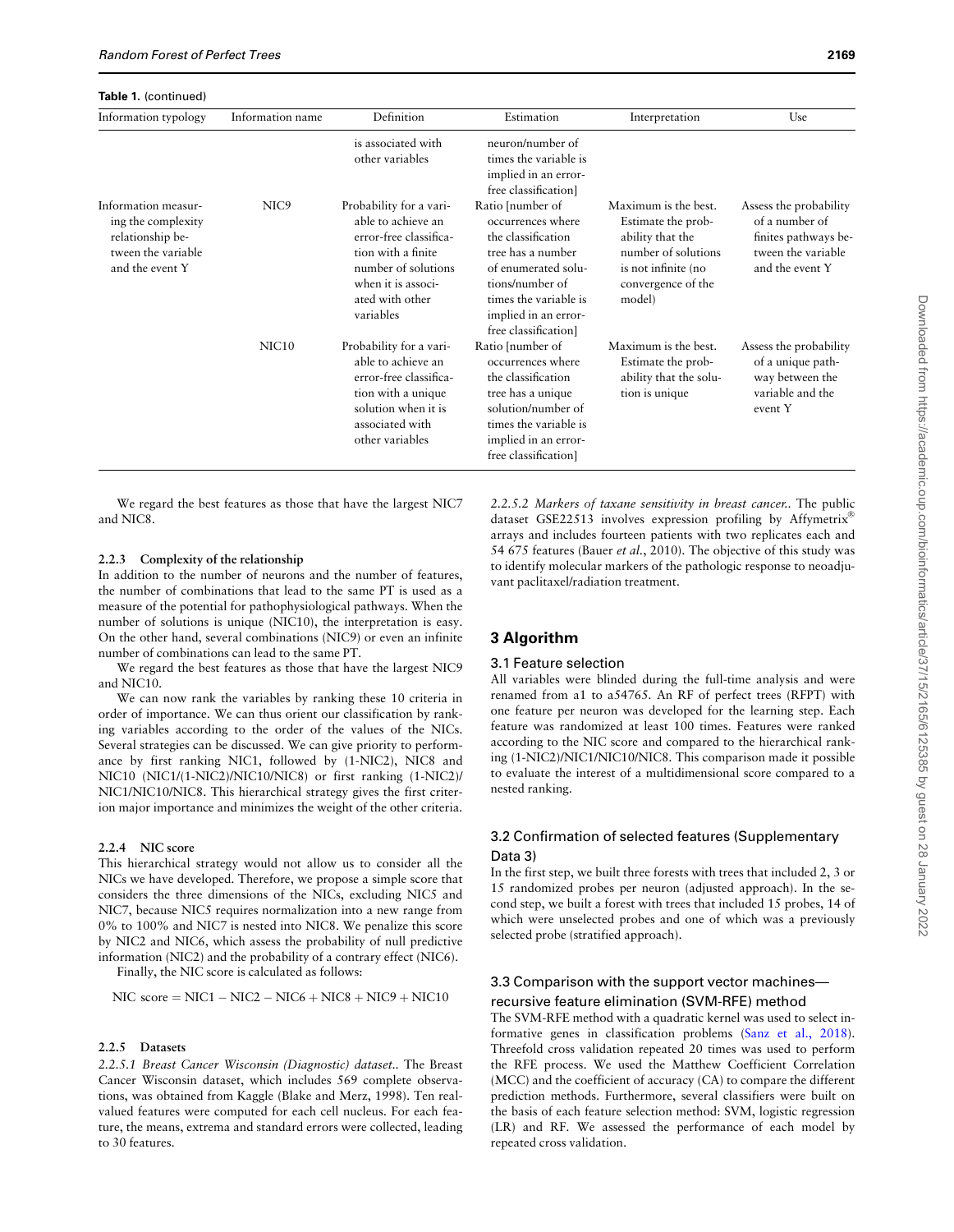## 4 Implementation

#### 4.1 Diagnostic performance

The analysis used all 569 complete observations in the Breast Cancer Wisconsin dataset (Blake and Merz, 1998). For each tree, 15 of the 30 available features were selected at random. In total, 27 276 trees including 15 features selected at random were built, leading to 14 368 PTs (52.68%) [\(Supplementary Data](https://academic.oup.com/bioinformatics/article-lookup/doi/10.1093/bioinformatics/btab074#supplementary-data) 4).

Features were classified according to the Gini index or NIC1. At each step, the most important feature was introduced into a LR model, and the Akaike information criteria (AICs) were compared (Fig. 2). The LR models were compared using the ten most important features according to each information criterion ([Supplementary](https://academic.oup.com/bioinformatics/article-lookup/doi/10.1093/bioinformatics/btab074#supplementary-data) [Data](https://academic.oup.com/bioinformatics/article-lookup/doi/10.1093/bioinformatics/btab074#supplementary-data) 2). These results achieved better selection performance based on the AIC for the RFPT model than the RF model.

#### 4.2 Real-world application

#### 4.2.1 Selection of probes using the NIC score

The results published in the literature with the GSE22513 dataset suggest that a pathological complete response (pCR) to paclitaxel was encountered in aggressive breast tumors and that an immune response and paclitaxel resistance were encountered in less aggressive tumors (Bauer et al., 2010).

For the forest including one probe per node, 8 363 591 trees were built, of which 112 481 were PTs (1.34%). Each probe was, on average, selected at random 153 times. Among the 54 675 probes, 141 always led to PTs (NIC1 =  $100\%$ ) that never had all null coefficients (NIC2 =  $0\%$ ). Among these 141 probes, 65.24% (92/141) produced trees with a unique solution (NIC10 =  $100\%$ ), and only 12 probes produced PTs with one node. Based on these results, the selection of the top 12 probes (BBOX1 (205363\_at), ZNF711 (207781\_s\_at), MAP2 (210015\_s\_at), CMC4 (210212\_x\_at), ADAMTS3 (214913\_at), ACOT9 (221641\_s\_at), TOMM5 (225036\_at, 228053\_s\_at), ERAP2 (227462\_at), FAM3D (227676\_at), OTULIN (228382\_at), TLCD2 (241359\_at)) was proposed. Table 2 shows the top 20 probes according to the hierarchical ranking (1-NIC2/NIC1/NIC10/NIC8).

Using the NIC score (Table 3), a gap was clearly identified between a group of 16 probes with a NIC score equal to 4.00 and all other probes, which had NIC scores of 2.00 or less. The top 12 probes were identical to the top 12 probes previously identified using the hierarchical ranking method of selection. Fifteen of these probes (PDHA1 (200980\_s\_at), VBP1 (201472\_at), BBOX1 (205363\_at), ZNF711 (207781\_s\_at), MAP2 (210015\_s\_at), CMC4 (210212\_x\_at), ADAMTS3 (214913\_at), IFT81 (219372\_at), ACOT9 (221641\_s\_at), CLDN12 (223249\_at), TOMM5 (225036\_at, 228053\_s\_at)), ERAP2 (227462\_at), FAM3D (227676\_at), OTULIN (228382\_at)) were concordant with those reported in the papers by Ali et al. (2014) and Bauer et al. (2010) and/or the hypothesis that high tumor aggressiveness is associated with a high level of pCR, and conversely, low tumor aggressiveness is associated with a low level of pCR. Limited biological information was available for the last probe, TLCD2 (241359\_at).

These results were confirmed using adjusted and stratified analyses [\(Supplementary Data](https://academic.oup.com/bioinformatics/article-lookup/doi/10.1093/bioinformatics/btab074#supplementary-data) 3).

#### 4.2.2 Comparison with the SVM-RFE method

SVM-RFE with a quadratic kernel was used to select informative genes in classification problems (Sanz et al., 2018). Threefold cross validation repeated 20 times was used to perform the RFE process. We used the MCC and the CA to compare the different prediction methods. Furthermore, several classifiers were built on the basis of each feature selection method: SVM, LR, and RF. We assessed the performance of each model by repeated cross validation. The 15 optimal probes selected by this method were included in the top 16 probes of the RFPT-NIC score (Table 4, [Supplementary Data](https://academic.oup.com/bioinformatics/article-lookup/doi/10.1093/bioinformatics/btab074#supplementary-data) 4). The results showed that the top 16 probes selected by the NIC score were a slight better than those proposed by the RFE-SVM procedure, MCC<sub>SVM-RFE</sub> =77.2% +/- 27.0% vs MCC<sub>RFPT-NIC</sub> score =

77.4%+/-18.8%;  $CA_{RFE-SVM} = 88.64\% + (-12.1\% \text{ vs } CA_{RFFT-NIC})$  $_{\text{score}} = 89.5\% + (-9.3\%).$ 

The comparison of the three top probe lists also used LR, RF and SVM. The results showed that the metrics across the three models were consistently high, with a slight advantage for the RFPT\_NICs score method ([Supplementary Data](https://academic.oup.com/bioinformatics/article-lookup/doi/10.1093/bioinformatics/btab074#supplementary-data) 5).

## 5 Discussion

We developed a new paradigm for RFs that differs from Breiman's approach, which is a forest that includes only perfectly classified trees (Nguyen and Antonioli, submitted for publication).

Using a neuron in each node, we simultaneously adjusted the effects of each feature relative to other features into a decision tree.

These innovations were accompanied by the development of new statistical information criteria (NICs) and a score (NIC score) that takes into account the three dimensions (performance, proximity and simplicity) explored by these NICs.

We used different datasets to analyze the performance and reproducibility of the feature selection and illustrated the use of this new approach with a complex omics dataset.

A biochemical reaction involving molecules is written as a perfect model that has no room for an error term because there is no variability in perfectly identified molecules and all the information is known. Therefore, the idea was to start from known results and then describe and assemble the combinatorial possibilities to obtain results without making any errors. The problem is the exponential  $Exp(n)$  number of combinations to be analyzed, where n is the number of variables, and randomness is used to minimize bias.

NICs are PT ratios, and thus, the amount of information that can be analyzed increases with the number of features included in the neurons. In the example of GSE22513 breast cancer data, this probability was 1.34% with one feature and exceeded 99% with 15 variables per neuron. The possibility of obtaining a large quantity of PTs was found in all the databases we analyzed. These results have at least two consequences. The first is that this perfect tree approach is possible as long as we have enough features. The second is that it is also possible to conclude that the data are insufficient or inappropriate for drawing conclusions when PTs cannot be produced. However, although the AIC was suitable for the statistical model, our objective was to explain a situation without making errors rather than applying parsimony of statistical models.

To increase the robustness and precision of selection, we used only 3 coefficients, negative, zero or positive, which allowed for direct interpretation of the effects of the variables. The restriction to only 3 coefficients also reduced the computation time. Thus, this method allowed us to determine whether one feature had an agonistic or antagonistic effect relative to the action of the other features. In another paper, we explained that a change in the sign of the coefficient for the same feature could be interpreted as a differential effect between clusters of observations, and these situations were used to identify gap information, which is called the ghost factor (Nguyen and Antonioli submitted for publication; Vildy et al., 2017). The consequence of such results is the ability to fill in missing information and address a kind of interaction mapping between features, and these interactions can be considered physiological pathways. In doing so, we expected to create a new method that allows us to understand different possible pathophysiological pathways. These associations may correspond to physiopathological pathways that will have to be verified experimentally. The methodology of this strategy is under development, and the results will be presented in another work.

The classic approach to deep learning begins with a contribution and continues, layer by layer, without the ability to return to previous layers. The ROP model replaces deep learning with an RF. The complex set 'neuron-ROP-RPTF' can be considered a competing process in the deep layers. In contrast to deep learning, the procedure for selecting features and their effects is completely readable and understandable, which makes it possible to understand the effects of each feature and compare them with existing data. The main limitation of the model is that it considers all data to be exact and does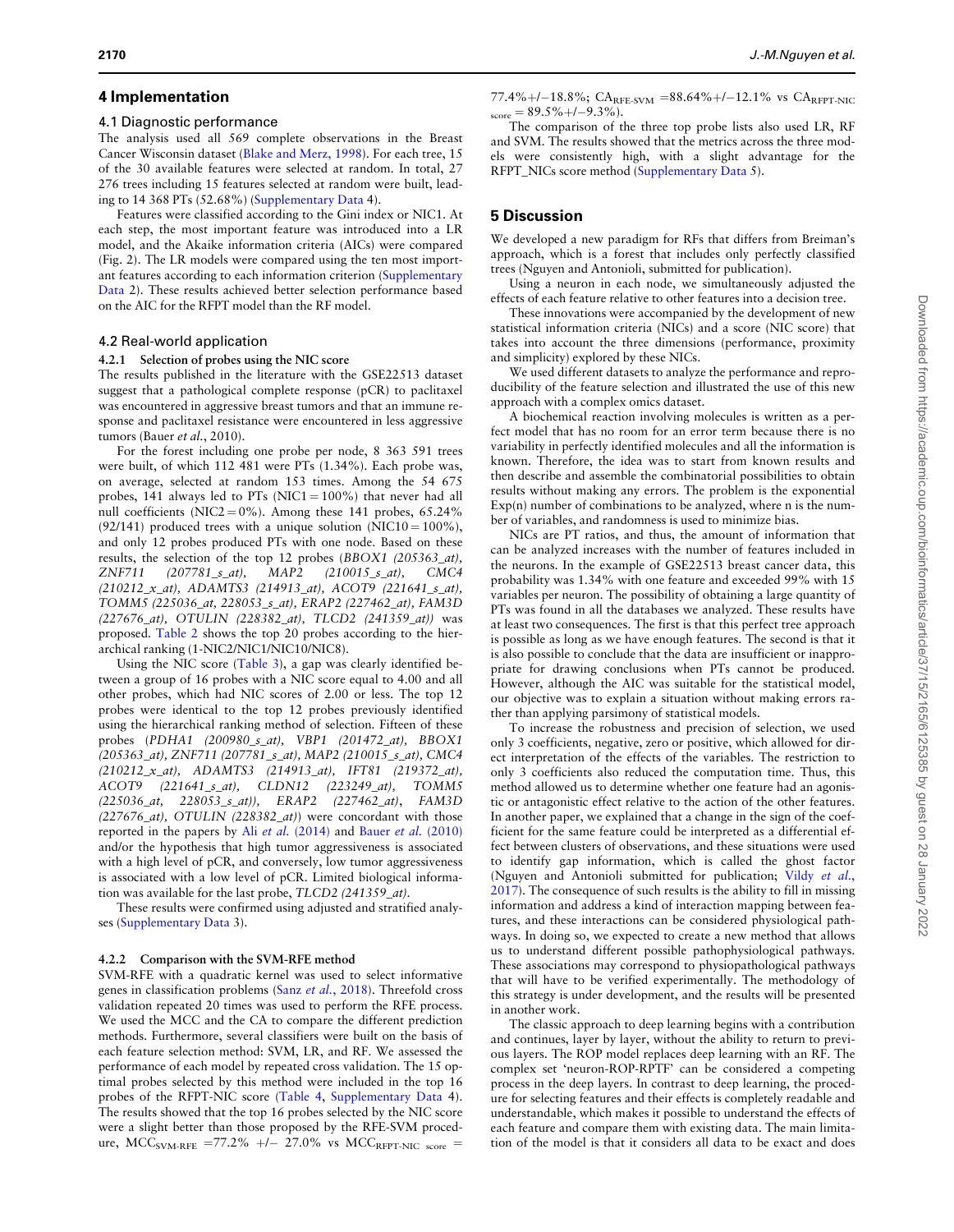|                            |                   | Table 2. Top 20 probes according to hierarchical ranking (1-NIC2/NI |                |                               | IC1/NIC10/NIC8)                                                                                                                  |                                        |                                        |                               |                           |                            |                                     |                              |                 |
|----------------------------|-------------------|---------------------------------------------------------------------|----------------|-------------------------------|----------------------------------------------------------------------------------------------------------------------------------|----------------------------------------|----------------------------------------|-------------------------------|---------------------------|----------------------------|-------------------------------------|------------------------------|-----------------|
| Probe set ID               | symbol<br>Gene    | Anonymized<br>probes                                                | Nb of<br>trees | Nb of perfect<br>trees (NIC1) | $coefficients = 0$<br>(NIC2)<br>$\overline{a}$                                                                                   | All coefficients<br>positive<br>(NIC3) | All coefficients<br>negative<br>(NIC4) | situations<br>(NIC6)<br>Other | Unique<br>(NIC7)<br>cycle | Unique<br>neuron<br>(MIC8) | Not solution<br>at random<br>(NIC9) | Unique<br>solution<br>(NC10) | <b>NICScore</b> |
|                            |                   |                                                                     |                |                               |                                                                                                                                  |                                        |                                        |                               |                           |                            |                                     |                              |                 |
| $205363$ _at               | ввохі             | a14811                                                              | ଌ              | 160                           |                                                                                                                                  | $\frac{60}{2}$                         |                                        |                               | <b>SO</b>                 | 160                        | $\frac{60}{2}$                      | $\frac{60}{2}$               | $^{4.00}$       |
| $207781$ <sub>-S</sub> at  | ZNF711            | a17223                                                              | 5              | $\overline{0}$                |                                                                                                                                  | 168                                    |                                        |                               | $\overline{5}$            | $\overline{5}$             | 170                                 | $\frac{170}{25}$             | $^{00.1}$       |
| $210015$ <sub>-S</sub> at  | MAP <sub>2</sub>  | a19421                                                              | 125            | 125                           |                                                                                                                                  | 124                                    |                                        |                               | 125                       | 125                        | 125                                 |                              |                 |
| $210212_x$ _at             | CMC <sub>4</sub>  | a19615                                                              | 133            | 133                           |                                                                                                                                  | 132                                    |                                        |                               | 133                       | 133                        | 133                                 | 133                          |                 |
| $214913$ <sub>-</sub> at   | ADAMTS3           | a24209                                                              | 144            | $\frac{44}{1}$                |                                                                                                                                  | 143                                    |                                        |                               | $\frac{4}{4}$             | 144                        | $\frac{44}{1}$                      | 144                          |                 |
| $221641_{-5}$ _at          | ACOT9             | a30923                                                              | 138            | 138                           |                                                                                                                                  | 137                                    |                                        |                               | 138<br>159                | 138                        | 138                                 | 138<br>159                   |                 |
| $225036$ _at               | <b>TOMMS</b>      | a34294                                                              | 159            | 159                           |                                                                                                                                  | 158                                    |                                        |                               |                           | 159                        | 59                                  |                              |                 |
| $227462$ _at               | ERAP <sub>2</sub> | a36718                                                              | $\frac{1}{4}$  | 140                           |                                                                                                                                  | $\circ$                                | $\frac{6}{3}$                          |                               | 140                       | 140                        | $\frac{140}{1}$                     | 140                          |                 |
| $227676$ _at               | FAM3D             | a36931                                                              | 138            | 138                           |                                                                                                                                  | 138                                    |                                        |                               |                           | 138                        | 138                                 |                              |                 |
| $228053$ <sub>_S_at</sub>  | <b>TOMMS</b>      | a37308                                                              | 146            | 146                           |                                                                                                                                  | 146                                    |                                        |                               | 3349                      | 146                        | 146                                 | 138<br>146                   |                 |
| $228382$ _at               | <b>OTULIN</b>     | a37637                                                              | 149            | 149                           |                                                                                                                                  | 147                                    |                                        |                               |                           | $\frac{3}{4}$              | 149                                 | 149                          |                 |
| $241359$ _at               | TLCD2             | a50609                                                              | 144            | 144                           |                                                                                                                                  | $\frac{43}{2}$                         |                                        | $\circ$                       | $\overline{14}$           | $\frac{44}{3}$             | 144                                 | 144                          |                 |
| $1553875$ <sub>-S</sub> at | ZSCAN10           | a1172                                                               | 155            | 155                           |                                                                                                                                  |                                        |                                        | 155                           | $\circ$                   |                            | 155                                 | 155                          |                 |
| $1556008_{-}a_{-}at$       |                   | a2731                                                               | 174            | 174                           |                                                                                                                                  |                                        |                                        | 174                           | $\circ$                   | $\circ$                    | 174                                 | 174                          |                 |
| $200618$ <sub>-at</sub>    | LASP1             | a10067                                                              | 177            | 177                           |                                                                                                                                  |                                        |                                        | LZ                            | $\circ$                   |                            | 177                                 | 177                          |                 |
| $200979$ _at               | PDHA1             | a10428                                                              | 182            | 182                           |                                                                                                                                  |                                        |                                        | 182                           | $\circ$                   |                            | 182                                 | 182                          |                 |
| $201220_{X}$ at            | CTBP <sub>2</sub> | a10669                                                              | 164            | 164                           |                                                                                                                                  |                                        |                                        | 164                           | $\circ$                   |                            | 164                                 | 164                          |                 |
| $202000$ _at               | NDUFA6            | a11449                                                              | 159            | 159                           |                                                                                                                                  |                                        |                                        | 159                           | $\circ$                   |                            | 159                                 | 159                          |                 |
| $202018$ <sub>-S</sub> at  | <b>LTF</b>        | a11467                                                              | 168            | 168                           |                                                                                                                                  |                                        |                                        | 168                           |                           |                            | 168                                 | 168                          | 2.00            |
| $202382$ <sub>-S</sub> _at | <b>GNPDA1</b>     | a11831                                                              | 173            | 173                           |                                                                                                                                  |                                        |                                        | 173                           |                           |                            | 173                                 | 173                          | 2.00            |
|                            |                   |                                                                     |                |                               | Selected features are highlighted in bold. Average = 153 times per probe—N Trees = 8,363,591; N Perfect Trees = 112,481 (1.34%). |                                        |                                        |                               |                           |                            |                                     |                              |                 |

| ?. Top 20 probes according to hierarchical ranking (1-NIC1/NIC10/NIC8) |  |
|------------------------------------------------------------------------|--|
|                                                                        |  |
|                                                                        |  |
|                                                                        |  |
|                                                                        |  |
|                                                                        |  |
| blought blue blue                                                      |  |
|                                                                        |  |
|                                                                        |  |
|                                                                        |  |
|                                                                        |  |
|                                                                        |  |
|                                                                        |  |
|                                                                        |  |
|                                                                        |  |
|                                                                        |  |
|                                                                        |  |
|                                                                        |  |
|                                                                        |  |
|                                                                        |  |
|                                                                        |  |
| りりこう オフェンス                                                             |  |
|                                                                        |  |
|                                                                        |  |
|                                                                        |  |
|                                                                        |  |

The values correspond to the numerator of the ratios. The ratios are obtained by dividing each value by NIC1. Selection to the 12th feature is stopped because of the value of NIC8, which becomes null after the 12th The values correspond to the numerator of the ratios. The ratios are obtained by dividing each value by NIC1. Selection to the 12th feature is stopped because of the value of NIC8, which becomes null after the 12th feature.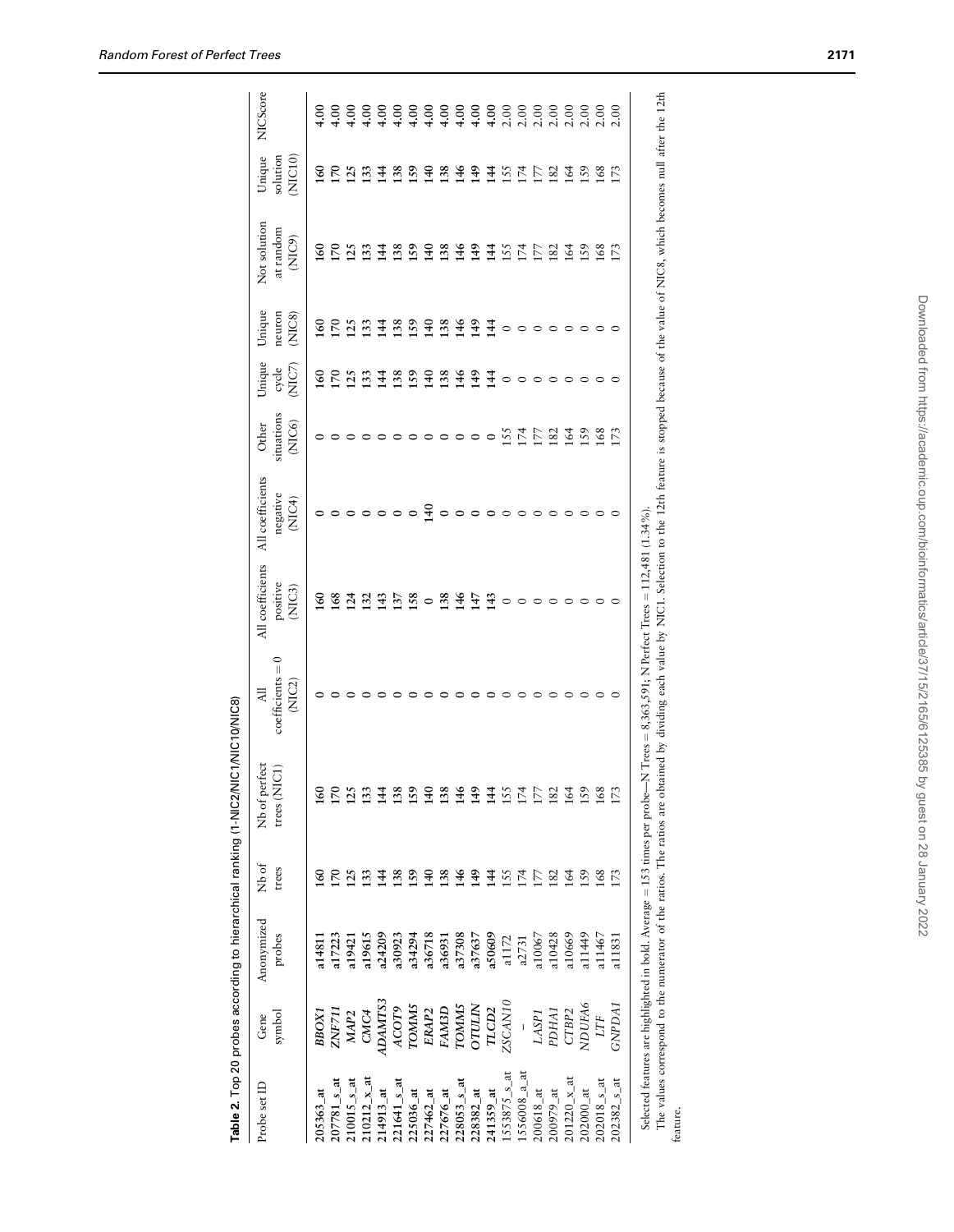Table 3. Top 20 probes ranked according to NICScore

Table 3. Top 20 probes ranked according to NICScore

| ļ<br>Í<br>l<br>l<br>ļ<br>$\overline{\phantom{a}}$<br>ļ<br>i | i<br>$\parallel$<br>i<br>I<br>d<br>l<br>١<br>$\mathsf{I}$<br>I |
|-------------------------------------------------------------|----------------------------------------------------------------|
| ł<br>ł<br>j<br>j<br>j<br>d<br>ł<br>l                        | ξ<br>Í<br>ì<br>rage $=$ $\Delta$<br>d                          |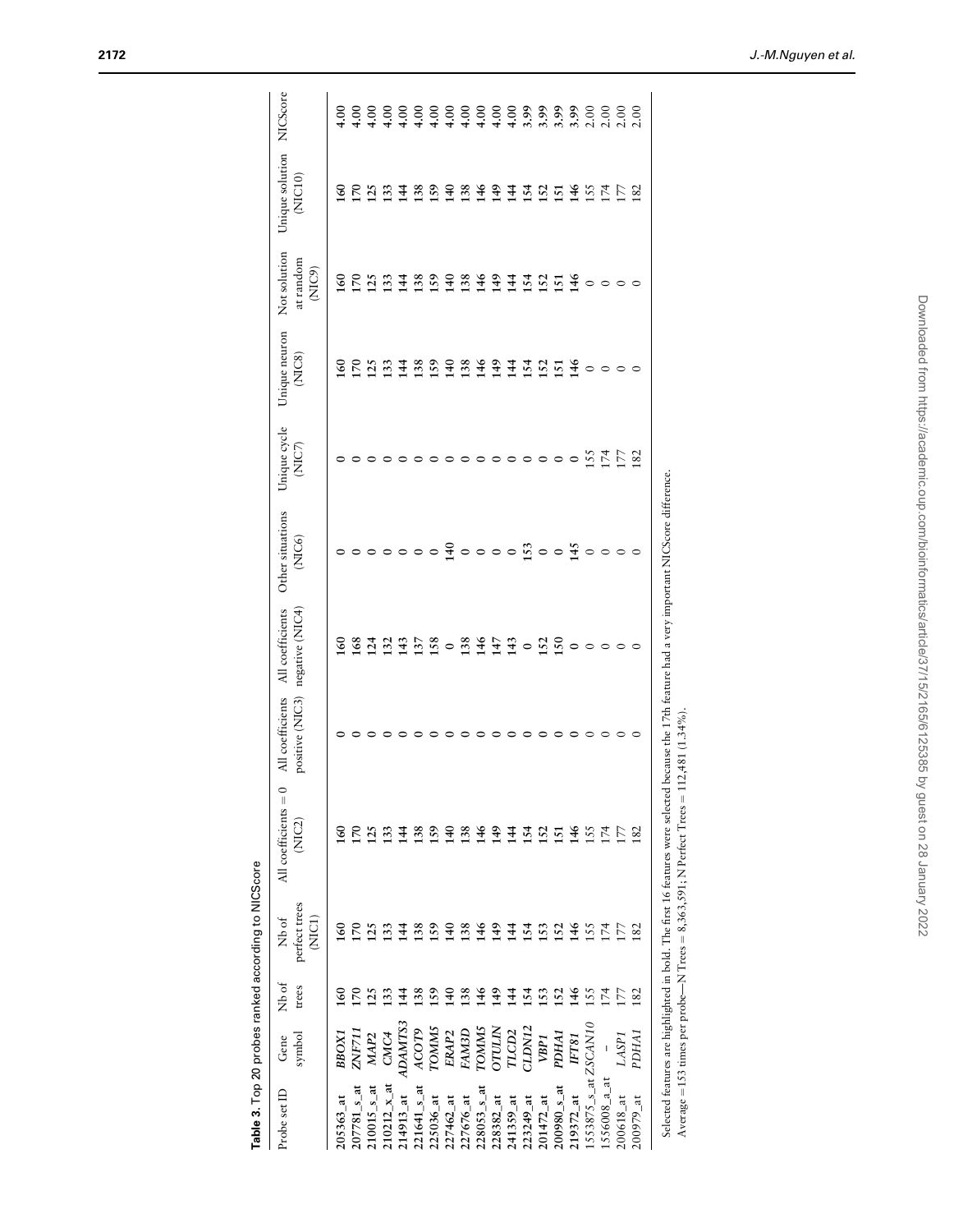| Table 4. Selection of probes using the SVM-RFE procedure compared to the RFPT-NIC score |  |  |  |  |  |  |  |
|-----------------------------------------------------------------------------------------|--|--|--|--|--|--|--|
|-----------------------------------------------------------------------------------------|--|--|--|--|--|--|--|

| Number of probes |                  | <b>SVM-RFE</b>    |                            | RFPT-NICs score  |
|------------------|------------------|-------------------|----------------------------|------------------|
|                  | Probe set ID     | Gene symbol       | Probe set ID               | Gene symbol      |
|                  | 200980 s at      | PDHA1             | 205363 at                  | BBOX1            |
| 2                | 201472_at        | VBP1              | $207781$ _s_at             | <b>ZNF711</b>    |
| 3                | 205363 at        | BBOX1             | $210015$ <sub>s</sub> _at  | MAP <sub>2</sub> |
| 4                | $207781$ _s_at   | <b>ZNF711</b>     | $210212 \times at$         | CMC4             |
| 5                | $210015$ _s_at   | MAP <sub>2</sub>  | 214913 at                  | ADAMTS3          |
| 6                | $210212_x$ _x_at | CMC4              | $221641$ _s_at             | ACOT9            |
| 7                | 214913 at        | ADAMTS3           | 225036_at                  | TOMM5            |
| 8                | 219372 at        | IFT81             | 227462 at                  | ERAP2            |
| 9                | $221641$ _s_at   | ACOT9             | 227676_at                  | FAM3D            |
| 10               | 223249 at        | CLDN12            | $228053$ <sub>-S</sub> _at | TOMM5            |
| 11               | 225036_at        | TOMM5             | 228382_at                  | <b>OTULIN</b>    |
| 12               | 227462_at        | ERAP2             | 241359 at                  | TLCD2            |
| 13               | 227676 at        | FAM3D             | 223249 at                  | CLDN12           |
| 14               | 228053 s at      | TOMM5             | 201472 at                  | VBP1             |
| 15               | 228382_at        | <b>OTULIN</b>     | $200980$ _s_at             | PDHA1            |
| 16               | 241359_at        | TLCD <sub>2</sub> | 219372 at                  | <b>IFT81</b>     |

The two methods selected the same top 16 probes. Only the ranks were different.

not support missing data, as with most multivariate models. No existing imputation method is acceptable for the ROP model, as it is a combinatorial analysis in which the notion of a central value is not relevant. Any inaccuracies in the data will be reflected in the results. Our model seeks to explain a state to understand the mechanisms involved and their respective influences. One of the important questions we ask ourselves concerns our feature selection strategy. A hierarchical procedure was used to rank the features, which resulted in the first criterion having too much of an influence on the others, so the composite NIC score was developed. The results showed that the performance criterion (1-NIC2) alone does not allow the information associated with the importance of a variable to be taken into account.

An important issue concerns the features identified at least once as always having null coefficients in all PT neurons. From a statistical point of view, these features have no value. However, we do not employ a prediction model but rather an explanatory model. These features can simply be intermediate features that may be essential, or even limiting, features in the cascade of events. It is therefore very dangerous to eliminate these features from subsequent analyses.

This phenomenon is why analyses should start with only one variable per neuron to measure the potential of each variable independently of others. Thus, we were able to verify that in the presence of one of the 16 important and selected variables in the GSE22513 dataset, the coefficients of the 15 other variables could all be equal to zero in a perfect tree.

However, if neurons containing one feature allow us to first select candidates, as in bivariate analysis, then neurons with several features allow us to confirm predictive features after adjusting for other features. Another advantage of the use of neurons that include multiple features is the identification of associations of features that, when taken together, would provide the best possible prediction. Multivariate neurons provide the possibility of describing, identifying and understanding the circumstances required to obtain a perfect tree, which is an important issue in the interpretation of the set of features used to modulate a target feature. We believe this is a very good strategy for understanding the mechanism of how a feature works. The ROP tree allows us to directly see the effect of each feature and identify the associations that lead to error-free classifications. This approach makes it possible to distinguish between what is common from one set of features specific to another set, particularly what modulator features are associated with features that increase or decrease the sensitivity to paclitaxel. This work is ongoing.

Validation of the results obtained by the RFPT-NIC\_score was successfully conducted by comparing the selection and prediction of features with other methods, such as the RFE-SVM procedure. The results showed that the performance of our approach presented a slight advantage to that of the RFE-SVM procedure. However, more datasets have to be used to better quantify the potential gain.

Beyond the quantitative aspect of performance, we have opened up a field of research into criteria for evaluating the pathophysiological proximity of features to a biological event of interest and the complexity of their relationships. With these two pieces of information, we were able to propose a mapping of the cascade of features leading to the event of interest. The mechanism explaining the effectiveness of paclitaxel is not fully understood (Lohard et al., 2020; Weaver, 2014). Our analysis focused on the genes presented by the authors, and all the selected features were concordant with the hypothesis that high tumor aggressiveness is associated with a high level of pCR and, conversely, that low tumor aggressiveness is associated with a low level of pCR. Our analysis demonstrated that the probes and genes we selected using the initial 2010 dataset were fully consistent with the current hypotheses of paclitaxel resistance, although they had not been identified by the authors in 2010. We also identified a promising new probe for which limited biological information (TLCD2) was available. Based on our results, this probe (241359\_at) should be biologically explored to confirm its role in taxane sensitivity.

The modifications concern the neuron itself and include new functions regarding conditioning activation and changes in the propagation mode. These new architectures will make it possible to discover new combinations of features and thus enrich the model information. Another step is to improve the development of the NIC score. However, the major change will involve the use of the convolutional neural network architecture of deep learning by using patterns to summarize small chains of pathophysiological cascades involving at most two levels (i.e., a variable and its covariates involved in a perfect tree). In conclusion, we have demonstrated that the numerical and combinatorial approach used by the RFPT model is an excellent solution for understanding the role of factors involved in explaining an event, which opens up multiple perspectives.

## Editor

We submitted this manuscript to an independent professional editor (American Journal Experts) to ensure that the text was edited prior to submission.